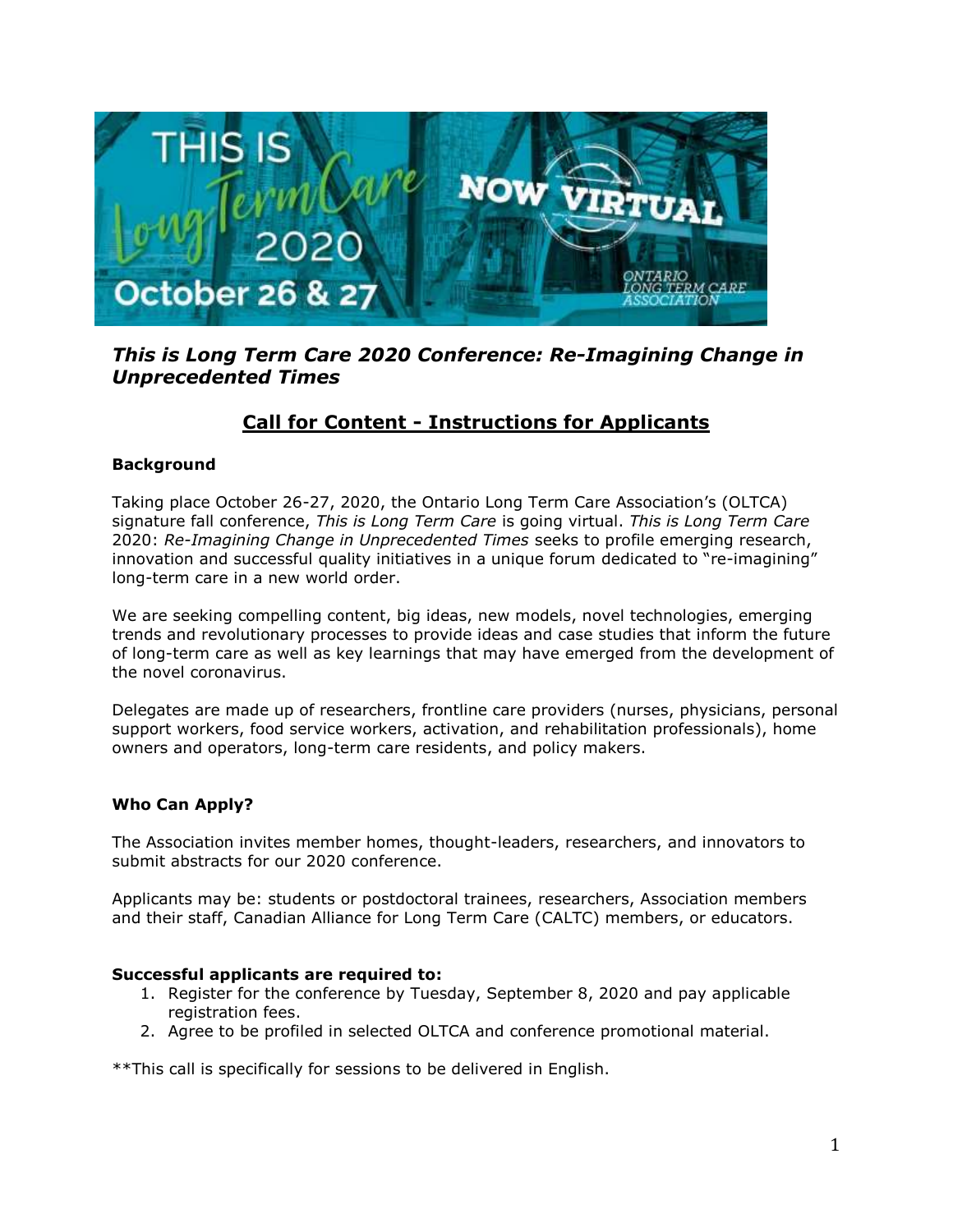## **Session Themes (please mark your theme(s) off on the application form)**

**Tags** (check all that apply):  $\Box$  Food Safety  $\Box$  Policy  $\Box$  Policy  $\Box$  Recreation  $\Box$  Falls prevention ❑ Alzheimer's & Dementias ❑ Financial benchmarking ❑ Recruitment & retention ❑ Best practice ❑ Funding & costing ❑ Red tape reduction ❑ Clinical ❑ Incontinence management ❑ Regulations ❑ Compliance ❑ Infection prevention & control ❑ Resident or family experience ❑ Culinary, dietary and/or nutrition ❑ Culture change ❑ Legal & risk ❑ Staff safety ❑ Innovation ❑ Resident safety ❑ Data collection & analytics ❑ MAID ❑ Staffing & labour ❑ Design & capital improvements ❑ Media & crisis support ❑ Supply chain ❑ Digital health care ❑ Medication safety & ❑ System integration ❑ Diversity & inclusion management ❑ Technology ❑ Education ❑ Mental health ❑ Tools & resources

- 
- 

- 
- ❑ Emergency preparedness ❑ Models of care ❑ Training, coaching
- ❑ Environmental/housekeeping ❑ Operations ❑ Other:
- 
- - ❑ Palliative end-of-life care

## **Session Formats**

All sessions accepted into the program will be displayed in a 20-30 minute pre-recorded video format.

Please note, all presenters will be expected to pre-record your session via a video platform of your choice and submitted to OLTCA for uploading onto the virtual event platform. A guide on best practices for filming your session will be provided.

There will not be a live component to your session, and therefore we encourage you to include contact information in your presentation so that attendees can follow up postconference.

## **Evaluation Criteria**

- **Relevance and Potential Impact.** The proposed presentation addresses one or more of the conference themes or another key issue relevant to delegates. There is potential for the program, initiative or research to improve quality, efficiency, or outcomes for residents/clients and/or professionals/ operators.
- **Originality**. The topic, initiative or program is innovative and/or represents a diverse perspective.
- **Quality and Methodology** Application must be clear, demonstrate knowledge level of speakers, and convince reviewers that appropriate methodology and evaluation approaches were utilized to assess impact or results.
- 
- 

- 
-